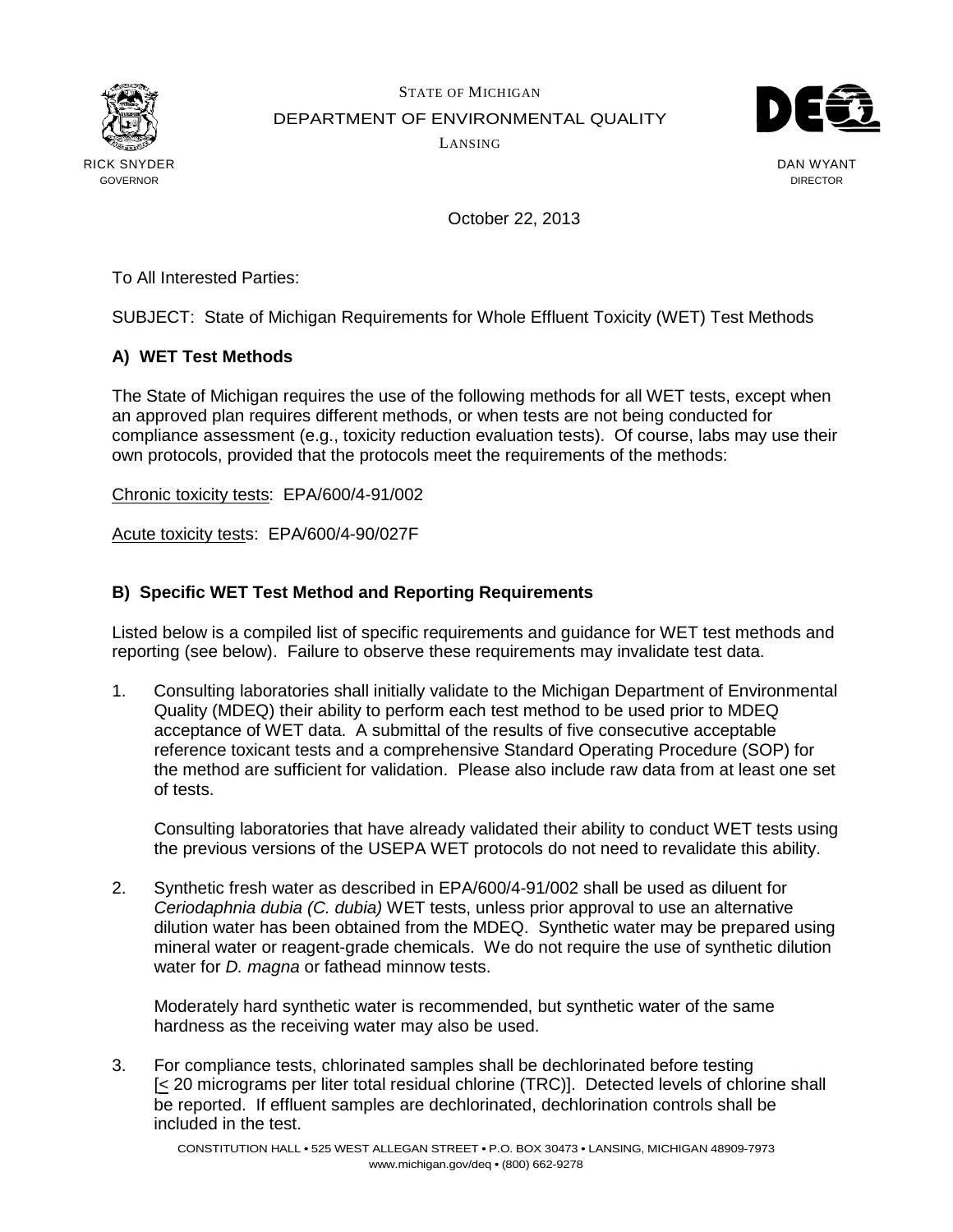- 4. We require use of the Orion<sup>R</sup> probe or amperometric titration techniques for TRC determination. Other methods do not produce reliable results, and interferences are common.
- 5. For effluent compliance tests, test solution pH shall be maintained within the range of 6.5 9.0 standard units unless the National Pollution Discharge Elimination System (NPDES) permit allows a different range for the effluent, or prior approval is obtained to conduct tests at alternative pH levels.
- 6. Sufficient ice or other cooling material shall be used to maintain low sample temperatures during holding and shipment (< 6° Celsius**)**. Increased temperature can affect sample toxicity and may invalidate test results. Please avoid freezing samples. Sample receiving temperature shall be reported for all samples.
- 7. Chronic tests shall include a 100 percent effluent concentration to allow acute toxicity assessment.
- 8. We have observed that some chronic toxicity tests do not include effluent concentrations low enough to assess toxicity at the effluent receiving water concentration (RWC). The RWC is a critical point of regulation. Chronic toxicity limits are generally calculated as the value 100/RWC. Tests that do not assess toxicity at or below the RWC are not valid for compliance determination. Test concentration series shall assess toxicity of a test concentration equivalent to, or lower than, the effluent RWC.
- 9. The time between toxicity test sample collection and first use shall not exceed 36 hours for any sample without MDEQ approval. Please call us if there is a problem with sample holding time.
- 10. Avoid effluent sample filtration, because filtration can change the toxicity of effluent samples. Routine test sample filtration without cause is not acceptable. Effluent samples should only be filtered if organisms present in the sample could compromise the test results. Test results could potentially be compromised by predators, competitors, parasites, or indigenous daphnids.

 If filtration is performed prior to testing, an unfiltered 100 percent effluent treatment shall also be included in the test.

- 11. Neonates used for toxicity tests must be obtained from individually cultured organisms, and tests must be blocked by female.
- 12. C. dubia brood number shall be tracked daily. Aborted or resorbed eggs shall be noted and reported.
- 13. Only first- through third-brood live young may be included in reproductive totals for all concentrations and the control in C. dubia chronic tests. Dead young, and young from broods released after the third brood, shall not be included in the reproductive totals.
- 14. C. dubia chronic tests are ended when > 60 percent of diluent control animals have produced their third brood. This usually occurs on days six, seven, or eight.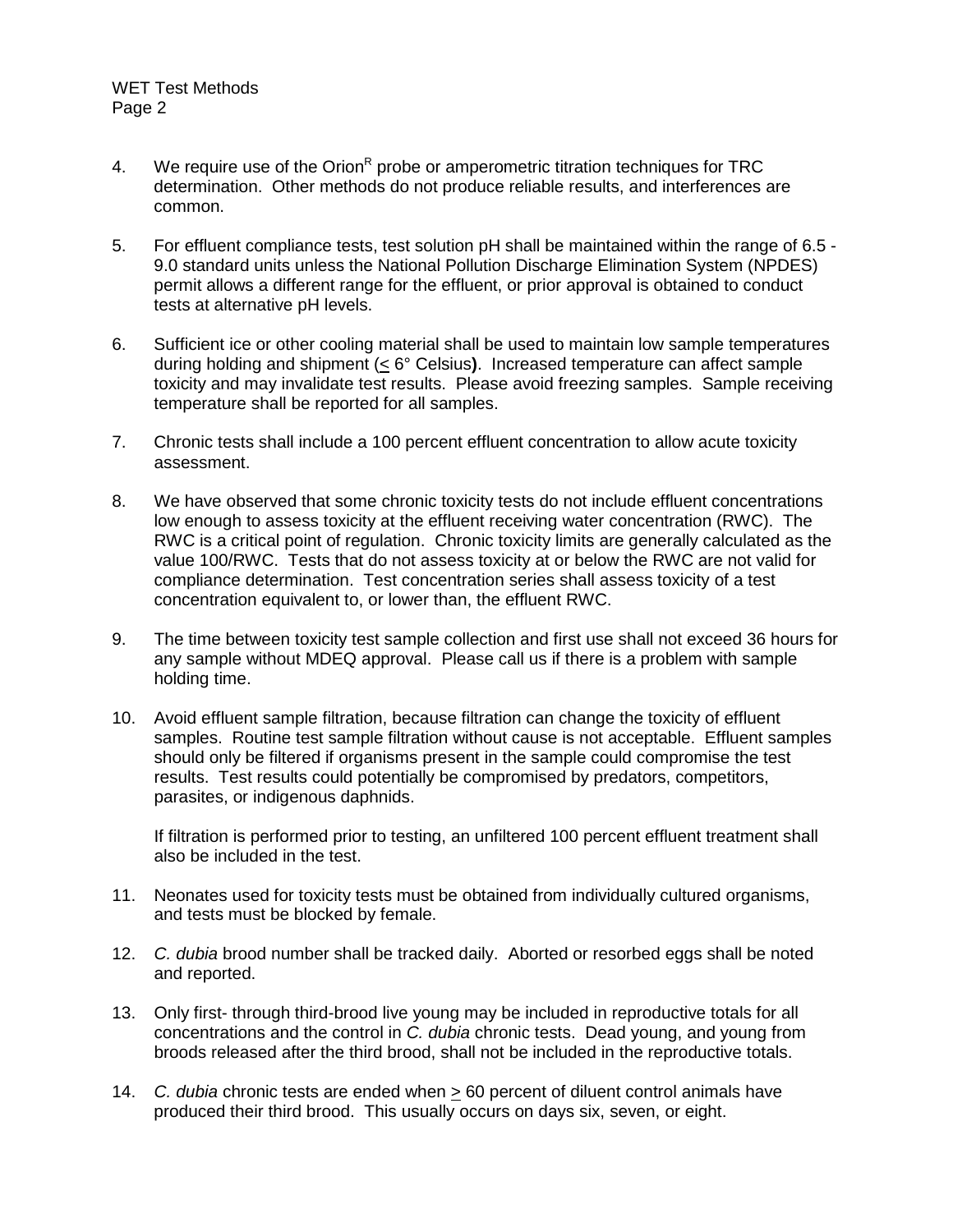## WET Test Methods Page 3

1

- 15. The chronic value (ChV), or maximum acceptable toxicant concentration (MATC), shall be reported for all chronic toxicity tests. The MATC is defined as the geometric mean of the no observable effect concentration and lowest observable effect concentration. Inhibition concentration endpoints may be reported in addition to the MATC/ChV values.
- 16. Acute toxic units (TUa) values (based on mortality) shall be reported for acute toxicity tests.
- 17. Both chronic toxic units (TUc) (based on MATC/ChV) and TUa (mortality) values shall be reported for all chronic toxicity tests.
- 18. **If TUa is < 1.0** ( $LC_{50}$  > 100 percent), please derive and report a numerical value for TUa based on percent mortality in the 100 percent effluent concentration of the toxicity test as follows:

**0 TUa** if mortality is 0 to 10 percent **TUa = 0.02 x percent mortality** if mortality is 10 to 49 percent Example: Mortality in 100 percent effluent = 25 percent  $TUa= 0.02 \times 25 = 0.5$  TUa Permittee reports 0.5 TUa on discharge monitoring report.

Report **0 TUc** if no chronic toxicity is detected (MATC/ChV > 100 percent effluent).

- 19. The results of all effluent toxicity tests, including invalid tests, must be reported. Tests that fail to meet test acceptability criteria shall be repeated, unless the results of the test are sufficient to assess the toxicity of the effluent. We intend to provide an assessment of test acceptability prior to report preparation under these circumstances at the consultant's request. Please call us before submitting questionable data.
- 20. An unexplainable concentration response often invalidates toxicity test data. Adverse effects should generally increase with increasing effluent concentration. Consult the USEPA guidance<sup>1</sup> for concentration response interpretation. Please call us if the concentration response appears unexplainable.
- 21. Labs shall provide reference toxicity data for in-house cultures with each test report. For fish purchased from an external source, reference toxicant data may be obtained from a simultaneously-conducted reference test using the same batch of fish, or from a recent reference toxicant test conducted by the source hatchery.
- 22. The duration of fish and daphnid acute toxicity tests shall be 96 hours and 48 hours, respectively.
- 23. USEPA guidance<sup>1</sup> recommends reducing the statistical significance rate (alpha) for certain chronic WET data analyses. The lower alpha value (0.01) increases the amount of

 $1$  USEPA. 2000. Method Guidance and Recommendations for Whole Effluent Toxicity Testing (40 CFR) Part 136). EPA 821-B-00-004. USEPA Office of Water, Washington, DC.